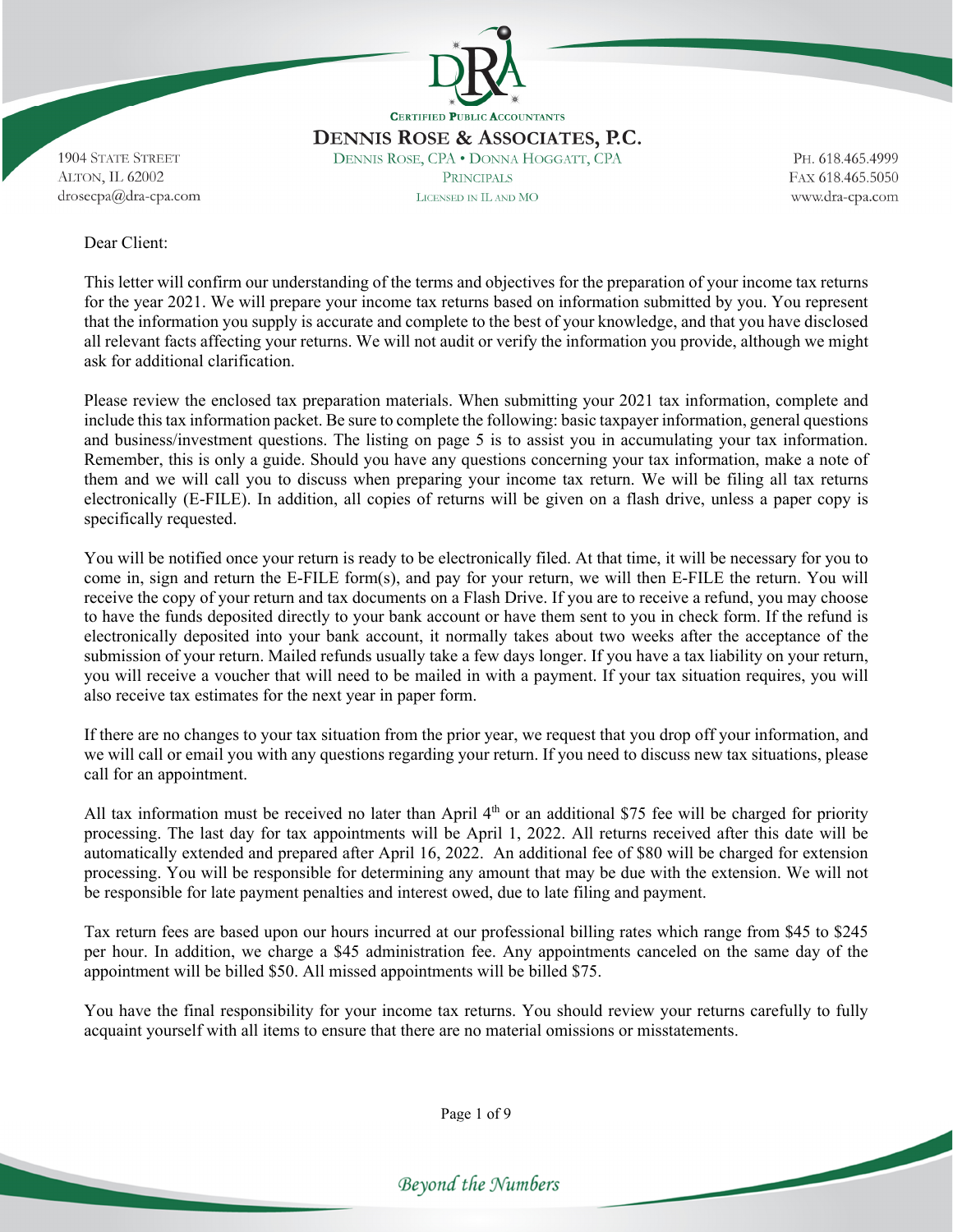We will use our professional judgment in resolving questions where the law is unclear, or where there are conflicts between the interpretation of the law by tax authorities and other supportable positions. Unless otherwise instructed by you, we resolve such questions in your favor whenever possible, as long as there is reasonable justification for doing so.

Our work in connection with the preparation of your returns does not include any procedures designed to discover defalcations or other irregularities, should any exist.

CHARITABLE CONTRIBUTIONS: In the event your return includes charitable contributions, you must have written substantiation from the charitable organization. This written acknowledgement must contain 1) the amount of money contributed and a description (but not value) of any property donated and 2) if any goods or services were received in exchange for the contribution. If you did receive goods or services, a description and estimate of the value must be included. We are required to verify a receipt for all contributions that are in excess of \$250. This applies to both an individual amount given, or total given to a particular organization in a given year.

TRAVEL, MEALS & GIFTS: The law disallows an otherwise allowable deduction for any expense for traveling (including meals and lodging), gifts, or listed property [e.g., passenger vehicles], unless the expense is substantiated by adequate records or by sufficient evidence corroborating your own statements. In addition, the regulations generally require you to maintain documentary evidence (such as receipts, paid bills, etc.) for any lodging expenditure and other expenditure. For business travel, the documentation should include the amount, date, place and business purposes of the travel. For business gifts, the documentation should include the amount, date, description of gift, business purpose of gift, and business relationship of recipient of the gift. For listed property, the documentation should include the amount (e.g., cost), business or investment use based on mileage, etc., date of the expenditure, and business or investment purpose of the property.

PRIOR YEARS: If, during our work, we discover information that affects your prior-year tax returns, we will discuss this with you. However, we cannot be responsible for identifying all items that may affect prior years. If you become aware of such information during the year, please contact us to discuss the best resolution of the issue. In order that we may properly advise you of tax considerations, please keep us informed of any significant changes in your financial affairs or of any correspondence received from taxing authorities.

PRODUCTION OF DOCUMENTS: In the event Dennis Rose & Associates, P.C. (DRA) is requested or authorized by you or is required by government regulation, subpoena, or other legal process to produce its documents or its personnel as witness with respect to its engagement for you, you will, so long as DRA is not a party to the proceeding in which the information is sought, reimburse DRA for its professional time at its standard rates and its expenses, as well as the fees and expenses of its counsel, incurred in responding to such request. In the event that we receive a summons or subpoena requesting that we produce documents from this engagement or testify about this engagement, we will notify you prior to responding to it if we are legally permitted to do so. You may, within the time permitted for DRA to respond to any request, initiate such legal action as you deem appropriate to protect information from discovery. If you take no action within the time permitted for us to respond, or if your action does not result in a judicial order protecting us from supplying requested information, we may construe your inaction or failure as consent to comply with the request.

RECORD RETENTION: Your returns are subject to examination by the taxing authorities. Any proposed adjustments by the examining agent are subject to certain rights of appeal. In the event of an audit, you may be requested to produce documents, records, or other evidence to substantiate the items of income and deduction shown on your returns. It is our policy to keep records related to a tax engagement for seven years, after which they are destroyed. We provide complete copies of returns, either electronically or on paper, for your records, along with any materials you furnished for our use. It is your responsibility to retain and protect your records for possible future use. You should retain all the documents, cancelled checks and other data that form the basis of income and deductions. These may be necessary to prove the accuracy and completeness of the returns to a taxing authority. We recommend that you retain all pertinent records for at least seven years after filing. If an examination occurs, we will represent you if you so desire; however, these additional services are not included in our fee for preparation of your returns.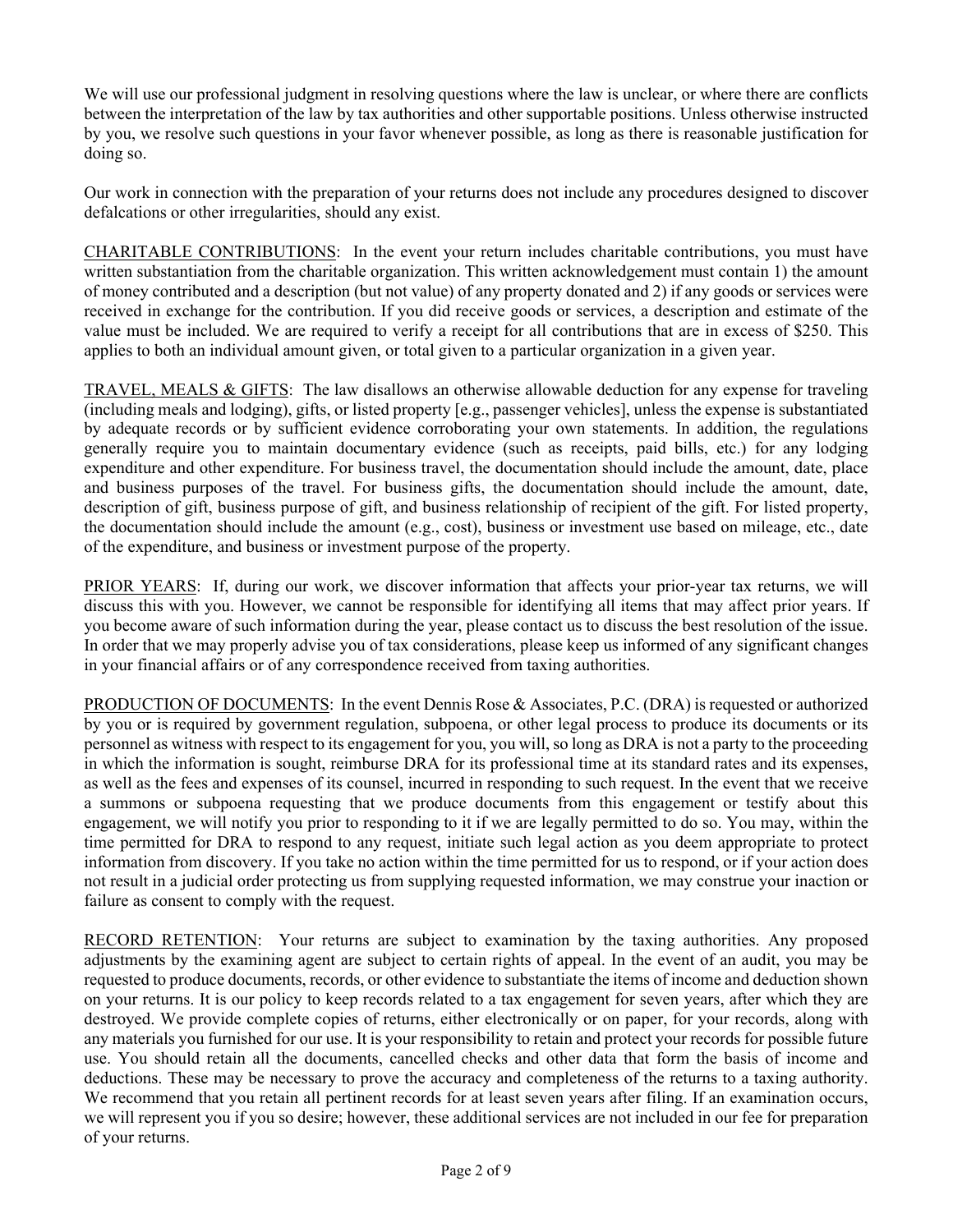COMMUNICATION: In the interest of facilitating our services to you, we may communicate by facsimile transmission or send electronic mail over the Internet. Such communications may include information that is confidential to you. While we will use our best efforts to keep such communications secure in accordance with our obligations under applicable laws and professional standards, you recognize and accept that we have no control over the unauthorized interception of these communications once they have been sent and consent to our use of these electronic devices during this engagement. Therefore, we specifically disclaim and waive any liability or responsibility whatsoever for interception or unintentional disclosure of emails transmitted by us in connection with the performance of this engagement. In that regard, you agree that we shall have no liability for any loss or damage to any person or entity resulting from the use of email transmissions, including any consequential, incidental, indirect, or special damages, such as loss of revenues or anticipated profits, or disclosure or communication of confidential or proprietary information. To keep your information secure, we will password protect any document containing your social security number or other personal information which we send via email. **To protect yourself, we also advise that you do the same when submitting anything to us via email.** 

PRIVACY: DRA is committed to protecting your financial privacy. We restrict access to nonpublic personal information to employees and contractors of DRA who need to know that information to provide the best service to you. We do not disclose any nonpublic personal information about our clients or former clients to anyone, except as permitted by law.

Certain communications involving tax advice may be privileged and not subject to disclosure to the IRS. By disclosing the contents of those communications to anyone, or by turning over information about those communications to the government, you may be waiving this privilege. To protect this right to privileged communication, please consult with us or your attorney prior to disclosing any information about our tax advice.

PAYMENT OF FEES: Our fees will be at our standard hourly rates (\$45 - \$245 per hour). Our invoice for fees will be rendered upon completion of your returns and is payable on presentation. All unpaid invoices or returned drafts will be assessed cumulative monthly billing and administrative charges of 1.5% per month, plus collection costs and attorney's fees, if required.

LIABILITY: In recognition of the relative risks and benefits of this agreement to both you and DRA, both parties have discussed and have agreed on the fair allocation of risk between them. As such, you agree, to the fullest extent permitted by law, to limit the liability of DRA and its past, present and future shareholders and other personnel (collectively the "Indemnified Persons") to you for any and all claims, losses, costs, and damages of any nature whatsoever, so that the total aggregate liability of DRA to you shall not exceed DRA's total fee for services rendered under this agreement. You and DRA intend and agree that this limitation applies to any and all liability or cause of action against DRA, however alleged or arising, unless otherwise prohibited by law. Such causes include but are not limited to negligence, errors, omissions, strict liability, breach of contract and breach of warranty. Indemnified Persons shall not be liable for any special, incidental or punitive loss or consequential damages or expenses under any legal theory arising out of the agreement or the services to be performed hereunder. Both parties agree that there is a one-year limitation period to bring a claim against DRA for errors and omissions. The one-year period will begin upon the date DRA completes your income tax returns.

DISPUTE RESOLUTION: To resolve any controversy or claim ("Dispute") pertaining to the Agreement, a Dispute shall be first submitted to mediation by written notice to the other party or parties before resorting to arbitration. A mediator will be selected by agreement of the parties, the parties will try to resolve their differences voluntarily and facilitate negotiations under the Commercial Mediation Rules of the American Arbitration Association (AAA). The mediation will be treated as a settlement discussion and therefore will be confidential. If a dispute has not been resolved within 90 days after the written notice beginning the mediation process, the mediation shall terminate and the dispute will be settled by arbitration conducted in accordance with the procedures in this document and the Arbitration rules for Professional Accounting and Related Services Disputes of the AAA as in effect on the date of this Agreement ("AAA Rules"). The arbitrators may not award non-monetary or equitable relief of any sort. They shall have no power to award punitive damages, or any other damages not measured by the prevailing party's actual damages, and the parties expressly waive their right to obtain such damages in arbitration or in any other forum. In no event, even if any other portion of these provisions is held to be invalid or unenforceable, shall the arbitrators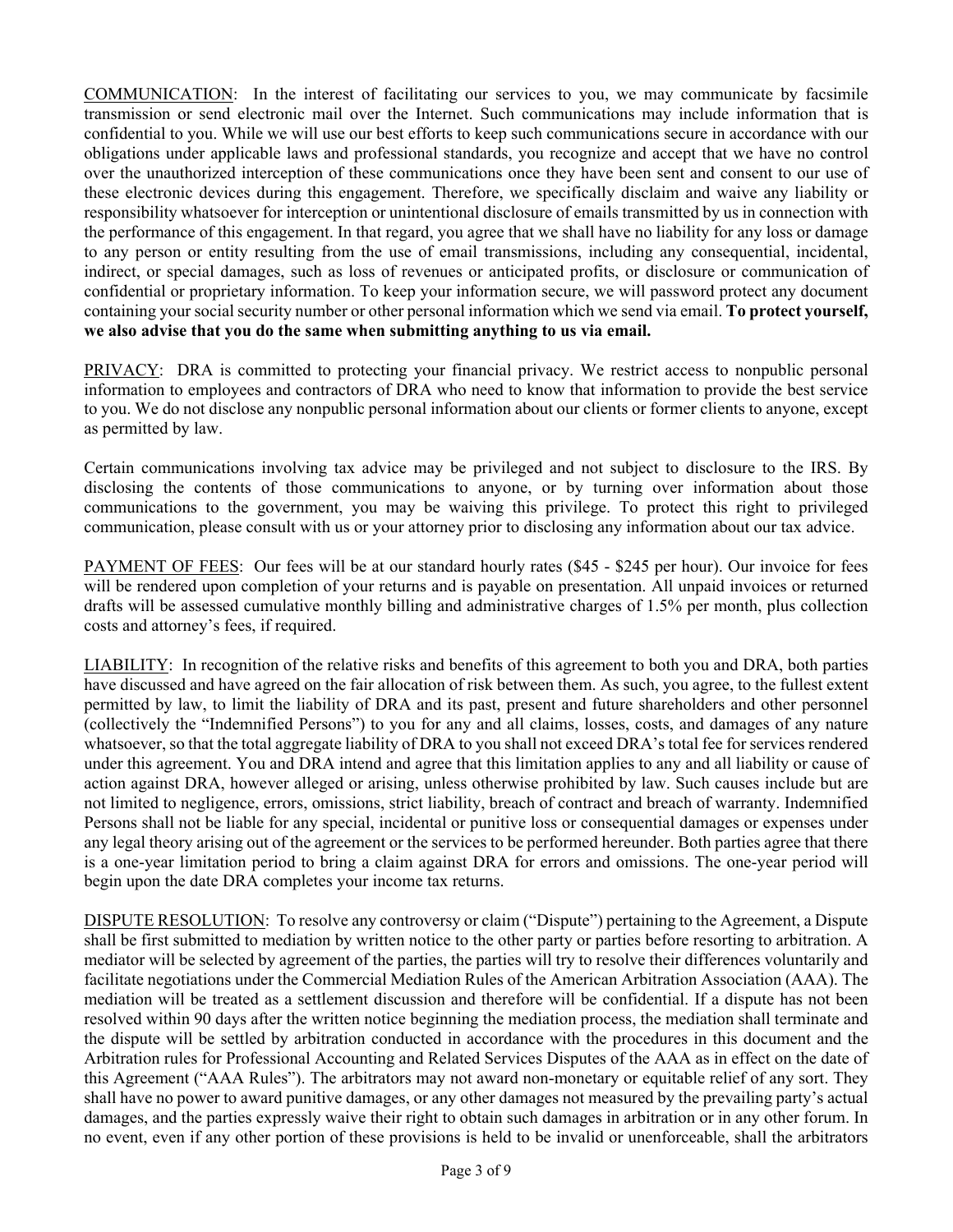have the power to make an award or impose a remedy that could not be made or imposed by a court deciding the matter in the same jurisdiction. All aspects of the arbitration shall be treated as confidential. The result of the arbitration will be binding on the parties, and judgment on the arbitrators' award may be entered in any court having jurisdiction.

In the unlikely event that circumstances occur which we, in our sole discretion, believe could create a conflict with either the ethical standards of DRA or the ethical standards of our profession in continuing our engagement, we may suspend our services until a satisfactory resolution can be achieved, or we may resign from the engagement without producing returns. We will notify you of such conflicts as soon as practicable and will discuss with you any possible means of resolving them prior to suspending our services.

SEVERABILITY: If any provision of this Agreement is held to be invalid or unenforceable for any reason, the remaining provisions shall continue to be valid and enforceable. If a court finds that any provision of this Agreement is invalid or unenforceable, but that by limiting such provision it would become valid and enforceable, then such provision shall be deemed to be written, construed, and enforced as so limited.

ASSIGNMENT: This Agreement shall be binding upon and shall inure to the benefit of the parties hereto and their respective heirs, representatives, successors and permitted assigns. This Agreement may not be voluntarily assigned in whole or part by either party without prior written notification to the other.

GENERAL: Our services shall be governed by the laws of the State of Illinois.

We appreciate the opportunity to serve you and look forward to a long and successful relationship. Our ability to exceed your expectations is dependent on good communication, and to this extent we encourage your questions and inquiries. With a goal of growing our client base which allows us to expand the services we offer; your referrals are always appreciated.

Your signature below indicates your agreement that the above adequately summarizes our mutual responsibilities and that the information you provided is complete and correct to the best of your knowledge.

Very truly yours, Dennis Rose & Associates, P.C. Certified Public Accountants

Agreed to and authorized:

Taxpayer Signature, date Spouse Signature, date

 $\mathcal{L}_\text{max} = \mathcal{L}_\text{max} = \mathcal{L}_\text{max} = \mathcal{L}_\text{max} = \mathcal{L}_\text{max} = \mathcal{L}_\text{max} = \mathcal{L}_\text{max} = \mathcal{L}_\text{max} = \mathcal{L}_\text{max} = \mathcal{L}_\text{max} = \mathcal{L}_\text{max} = \mathcal{L}_\text{max} = \mathcal{L}_\text{max} = \mathcal{L}_\text{max} = \mathcal{L}_\text{max} = \mathcal{L}_\text{max} = \mathcal{L}_\text{max} = \mathcal{L}_\text{max} = \mathcal{$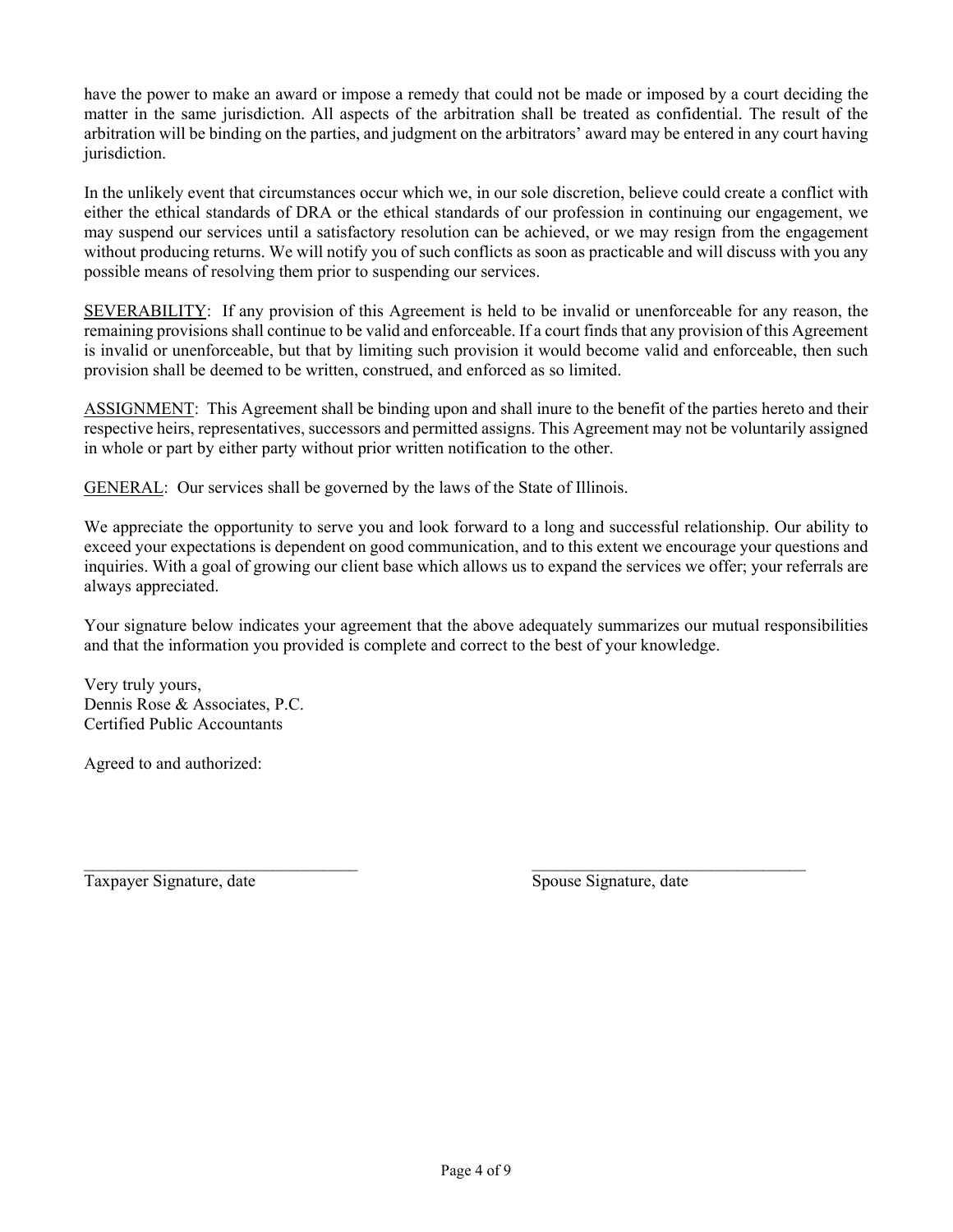Sort and organize your tax information as listed below; this will keep your tax preparation cost from increasing significantly. Take all information out of envelopes.

The following are items that affect most returns. Some items may not apply to you. Additionally, there may be items not listed that do apply to you. If you believe you have any item not listed, please provide related documents.

Items needed to prepare your tax returns:

## **Income Items:**

- $*$  W-2's
- \* 1095A, 1095B, 1095C Health Insurance statements
- \* 1099's for interest, dividends, and social security
- \* Business income and expense Capital purchases (equipment \$2,500 or more)
- \* Form 1099B for stock transactions and schedule of gains or losses
- \* Pension distributions (1099-R)
- \* Rental income and expense
- \* K-1's from partnerships, corporations, and trusts
- \* Other income
- \* W-2G's, all gambling income
- \* Closing statements on the sale of real estate property

## **Deductions:**

- \* Early withdrawal penalties
- \* IRA Contributions
- \* Health insurance for self-employed
- \* Alimony paid
- \* Student loan interest

## **Itemized deductions:**

- \* Medical expenses
- \* Mortgage interest (Form 1098)
- \* Contributions
	- For cash contributions, list organization and amount (Provide receipt documentation from all charitable organizations.)
	- For all non-cash charitable contributions, provide receipt documentation and any supporting detail.
- \* Property tax payments
- \* Gambling losses

## **Other:**

- \* Estimated tax payments Federal and State List amounts by date
- \* Child care documentation
- \* Qualified tuition payments documentation Account history for year, and Form 1098T
- \* Adoption expenses
- \* IRS notice and response Form 8836 regarding qualifying child residency statement
- \* Form 8332, Release of Claim to Exemption for Child of Divorced or Separated Parents
- \* Copy of dependent tax returns filed for current year
- \* 1099 SA
- \* Receipt for qualified private school education expenses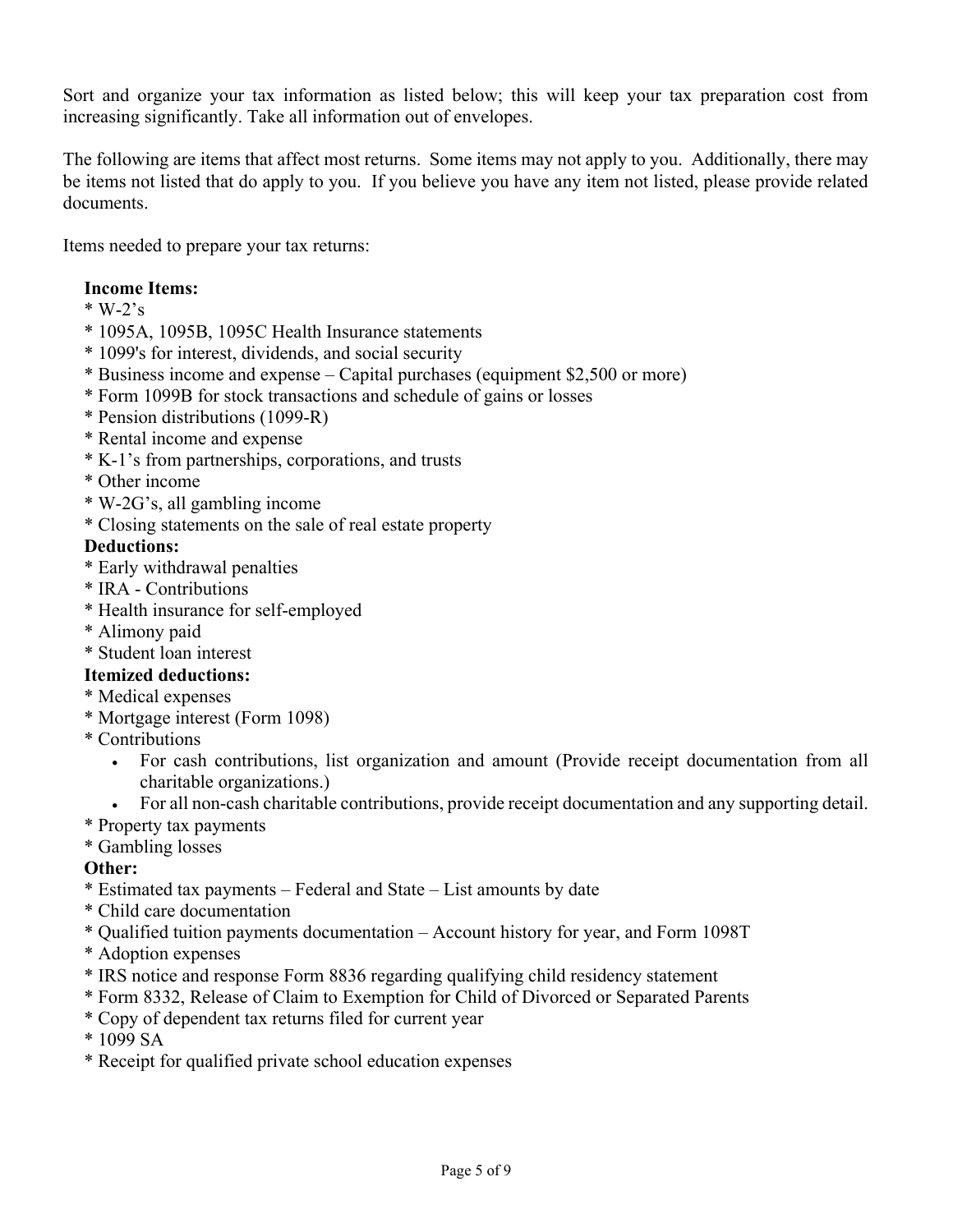#### **BASIC TAXPAYER INFORMATION 2021**

| PERSONAL INFORMATION                                                                                                                                                                                                      |                        |                    |
|---------------------------------------------------------------------------------------------------------------------------------------------------------------------------------------------------------------------------|------------------------|--------------------|
| <b>TAXPAYER</b>                                                                                                                                                                                                           |                        | <b>SPOUSE</b>      |
|                                                                                                                                                                                                                           |                        |                    |
|                                                                                                                                                                                                                           |                        |                    |
| Middle initial and suffix MI Suffix                                                                                                                                                                                       |                        |                    |
|                                                                                                                                                                                                                           |                        |                    |
| Social security number <br><u> and</u> the security number of the security number of the security of the security of the second security of the second second second second second second second second second second sec |                        |                    |
|                                                                                                                                                                                                                           |                        |                    |
|                                                                                                                                                                                                                           |                        |                    |
|                                                                                                                                                                                                                           |                        |                    |
|                                                                                                                                                                                                                           |                        |                    |
|                                                                                                                                                                                                                           |                        |                    |
|                                                                                                                                                                                                                           | MM/DD/YYYY             |                    |
| Yes<br>No l                                                                                                                                                                                                               | Yes                    | No                 |
|                                                                                                                                                                                                                           |                        |                    |
| Eligible to be claimed as a<br>dependent on another return<br>Yes<br>No l                                                                                                                                                 | Yes                    | No                 |
|                                                                                                                                                                                                                           |                        |                    |
|                                                                                                                                                                                                                           |                        |                    |
|                                                                                                                                                                                                                           |                        |                    |
|                                                                                                                                                                                                                           |                        |                    |
|                                                                                                                                                                                                                           |                        |                    |
|                                                                                                                                                                                                                           |                        |                    |
| <b>DEPENDENT INFORMATION</b>                                                                                                                                                                                              |                        |                    |
| Full Name                                                                                                                                                                                                                 | Social Security Number | Date of Birth      |
| (first name, middle initial, last name, suffix)                                                                                                                                                                           | Relationship           | *Not Citizen       |
|                                                                                                                                                                                                                           |                        |                    |
|                                                                                                                                                                                                                           |                        |                    |
|                                                                                                                                                                                                                           |                        | ------------------ |
|                                                                                                                                                                                                                           |                        |                    |
|                                                                                                                                                                                                                           |                        |                    |
|                                                                                                                                                                                                                           |                        |                    |
|                                                                                                                                                                                                                           |                        |                    |

\* Check this box if dependent child is not a U.S. citizen or resident alien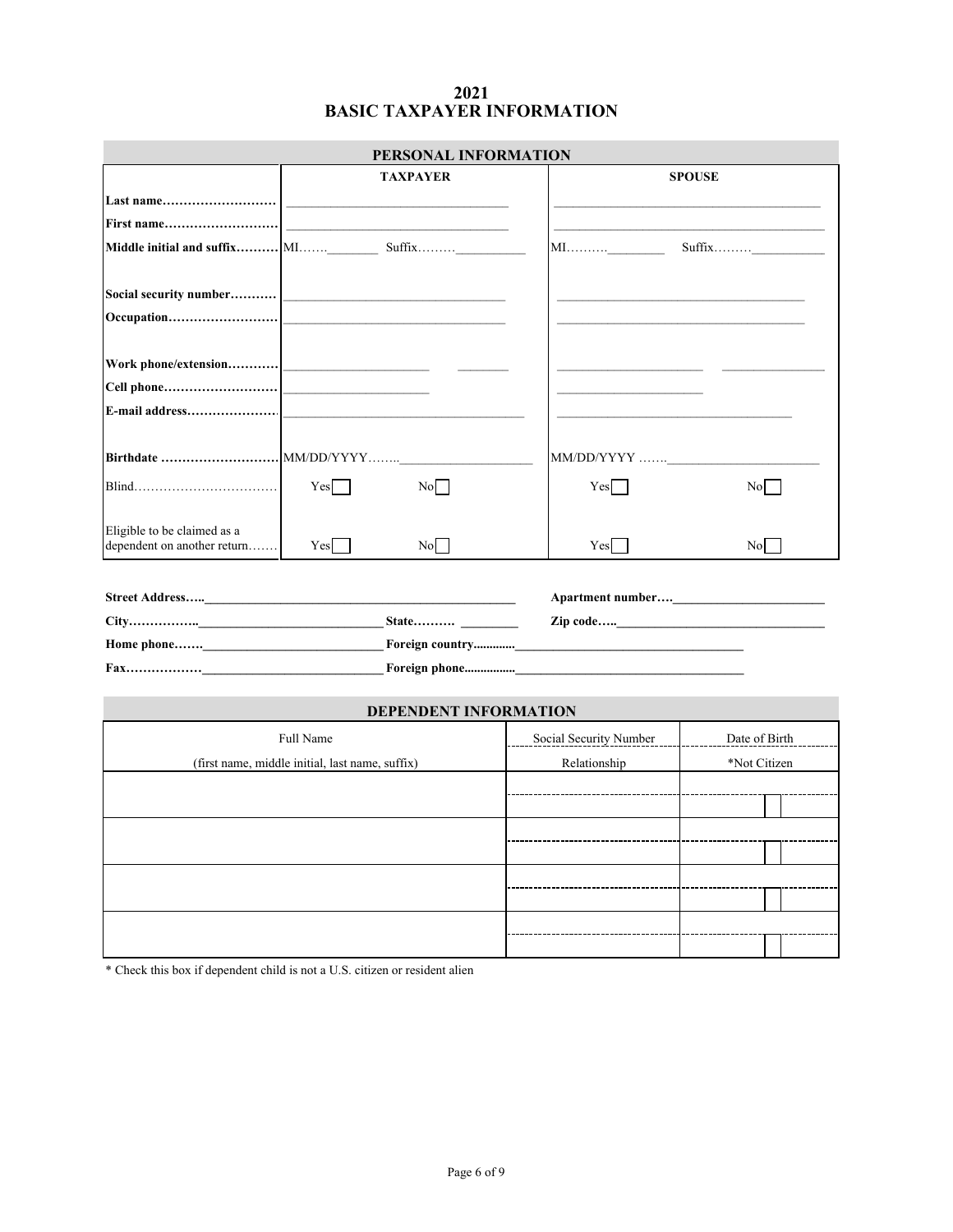## **General Questions**

|    | PERSONAL INFORMATION                                                                                                    |     |                |
|----|-------------------------------------------------------------------------------------------------------------------------|-----|----------------|
|    |                                                                                                                         | Yes | N <sub>0</sub> |
|    |                                                                                                                         |     |                |
|    |                                                                                                                         |     |                |
|    |                                                                                                                         |     |                |
| 3  |                                                                                                                         |     |                |
|    | If yes, explain                                                                                                         |     |                |
| 4  |                                                                                                                         |     |                |
| 5  |                                                                                                                         |     |                |
| 6  |                                                                                                                         |     |                |
| 7  |                                                                                                                         |     |                |
|    | <b>DEPENDENT INFORMATION</b>                                                                                            |     |                |
|    |                                                                                                                         | Yes | No             |
|    |                                                                                                                         |     |                |
|    |                                                                                                                         |     |                |
|    | 9 a. Do you have children who are under age 19 or a full time student under age 24 with investment income greater       |     |                |
|    |                                                                                                                         |     |                |
|    |                                                                                                                         |     |                |
| 10 |                                                                                                                         |     |                |
| 11 |                                                                                                                         |     |                |
| 12 |                                                                                                                         |     |                |
|    | <b>IRA AND PENSION PLAN</b>                                                                                             |     |                |
| 13 |                                                                                                                         | Yes | No             |
| 14 |                                                                                                                         |     |                |
| 15 | Did you receive a total distribution from an IRA or other qualified plan that was partially or totally rolled over into |     |                |
|    |                                                                                                                         |     |                |
| 16 |                                                                                                                         |     |                |
| 17 |                                                                                                                         |     |                |
| 18 |                                                                                                                         |     |                |
|    | <b>ITEMS RELATED TO INCOME/LOSSES</b>                                                                                   |     |                |
|    |                                                                                                                         | Yes | N <sub>0</sub> |
| 19 |                                                                                                                         |     |                |
| 20 |                                                                                                                         |     |                |
| 21 | Did you buy, sell, refinance, or abandon a principal residence or other real property in the year?                      |     |                |
|    |                                                                                                                         |     |                |
| 22 |                                                                                                                         |     |                |
| 23 |                                                                                                                         |     |                |
|    |                                                                                                                         |     |                |
|    |                                                                                                                         |     |                |
|    |                                                                                                                         |     |                |
|    | PRIOR YEAR TAX RETURNS                                                                                                  |     |                |
|    |                                                                                                                         | Yes | No             |
|    |                                                                                                                         |     |                |
|    | b. If yes, enclose agent's report or notice of change                                                                   |     |                |
| 26 | Were there changes to a prior year's income, deductions, credits, etc which would require filing an amended return?     |     |                |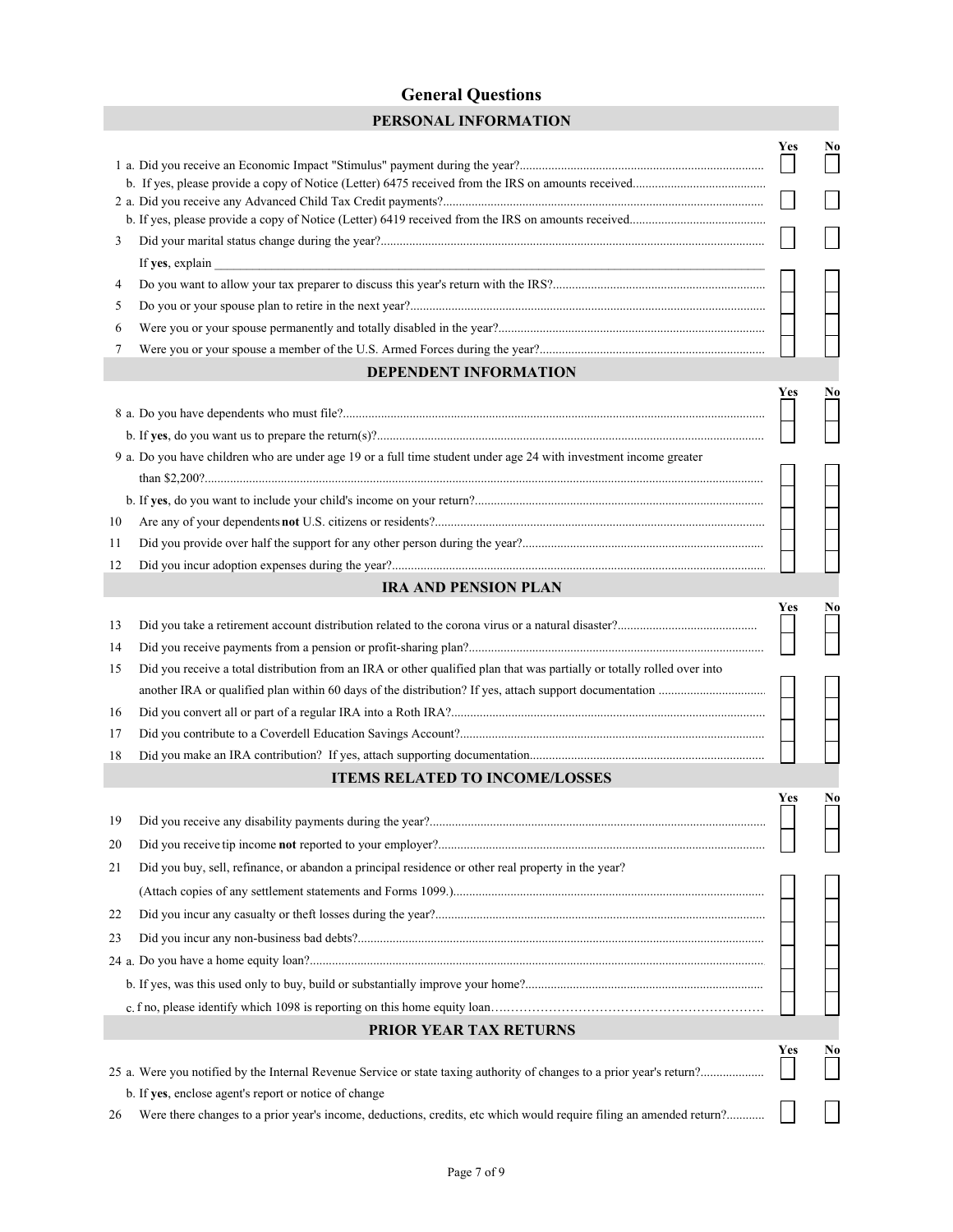## **General Questions (continued) FOREIGN BANK ACCOUNTS AND TAXES**

| 27 |                                                                                                                                                                                                                                                                                                                                                                                                                                                                                                                                              | Yes        | No |
|----|----------------------------------------------------------------------------------------------------------------------------------------------------------------------------------------------------------------------------------------------------------------------------------------------------------------------------------------------------------------------------------------------------------------------------------------------------------------------------------------------------------------------------------------------|------------|----|
|    | 28 a. At any time during the tax year, did you have an interest in or a signature or other authority over a bank account,                                                                                                                                                                                                                                                                                                                                                                                                                    |            |    |
|    |                                                                                                                                                                                                                                                                                                                                                                                                                                                                                                                                              |            |    |
|    | b. Did the aggregate value of all your foreign accounts exceed \$10,000 at any time during the year? Ifyes, attach a copy                                                                                                                                                                                                                                                                                                                                                                                                                    |            |    |
|    |                                                                                                                                                                                                                                                                                                                                                                                                                                                                                                                                              |            |    |
| 29 | Were you the grantor of or transferor to a foreign trust which existed during the tax year, whether or not you have                                                                                                                                                                                                                                                                                                                                                                                                                          |            |    |
|    |                                                                                                                                                                                                                                                                                                                                                                                                                                                                                                                                              |            |    |
|    | <b>HEALTH AND LIFE INSURANCE</b>                                                                                                                                                                                                                                                                                                                                                                                                                                                                                                             |            |    |
|    |                                                                                                                                                                                                                                                                                                                                                                                                                                                                                                                                              | Yes        | No |
| 30 |                                                                                                                                                                                                                                                                                                                                                                                                                                                                                                                                              |            |    |
| 31 |                                                                                                                                                                                                                                                                                                                                                                                                                                                                                                                                              |            |    |
| 32 | If you or your spouse are self-employed, are either of you eligible to participate in an employer's health plan at                                                                                                                                                                                                                                                                                                                                                                                                                           |            |    |
|    |                                                                                                                                                                                                                                                                                                                                                                                                                                                                                                                                              |            |    |
| 33 |                                                                                                                                                                                                                                                                                                                                                                                                                                                                                                                                              |            |    |
|    | a. Family ________ or single ___________ coverage                                                                                                                                                                                                                                                                                                                                                                                                                                                                                            |            |    |
|    | b. Was all of the distribution used for medical expenses?                                                                                                                                                                                                                                                                                                                                                                                                                                                                                    |            |    |
|    |                                                                                                                                                                                                                                                                                                                                                                                                                                                                                                                                              |            |    |
|    | b. If yes, please attach Form 1099-SA (Distributions from an Archer MSA or Medicare+Choice MSA.                                                                                                                                                                                                                                                                                                                                                                                                                                              |            |    |
|    | <b>MISCELLANEOUS</b>                                                                                                                                                                                                                                                                                                                                                                                                                                                                                                                         |            |    |
|    |                                                                                                                                                                                                                                                                                                                                                                                                                                                                                                                                              | Yes        | No |
| 35 |                                                                                                                                                                                                                                                                                                                                                                                                                                                                                                                                              |            |    |
| 36 |                                                                                                                                                                                                                                                                                                                                                                                                                                                                                                                                              |            |    |
| 37 |                                                                                                                                                                                                                                                                                                                                                                                                                                                                                                                                              |            |    |
| 38 |                                                                                                                                                                                                                                                                                                                                                                                                                                                                                                                                              |            |    |
| 39 |                                                                                                                                                                                                                                                                                                                                                                                                                                                                                                                                              |            |    |
| 40 |                                                                                                                                                                                                                                                                                                                                                                                                                                                                                                                                              |            |    |
| 41 |                                                                                                                                                                                                                                                                                                                                                                                                                                                                                                                                              |            |    |
| 42 | At any time during the year, did you receive, sell, send, exchange, or otherwise acquire any financial interest in any                                                                                                                                                                                                                                                                                                                                                                                                                       |            |    |
|    |                                                                                                                                                                                                                                                                                                                                                                                                                                                                                                                                              |            |    |
|    |                                                                                                                                                                                                                                                                                                                                                                                                                                                                                                                                              |            |    |
|    | b. If yes, please attach information.                                                                                                                                                                                                                                                                                                                                                                                                                                                                                                        |            |    |
|    | 44 a. Did you purchase general merchandise to use in Illinois on which you did not pay the required amount of IL Use Tax?                                                                                                                                                                                                                                                                                                                                                                                                                    |            |    |
|    | $\begin{minipage}[c]{0.9\linewidth} \begin{tabular}{l} \hline \multicolumn{3}{l}{} & \multicolumn{3}{l}{} & \multicolumn{3}{l}{} \\ \multicolumn{3}{l}{} & \multicolumn{3}{l}{} \\ \hline \multicolumn{3}{l}{} & \multicolumn{3}{l}{} \\ \multicolumn{3}{l}{} & \multicolumn{3}{l}{} \\ \multicolumn{3}{l}{} & \multicolumn{3}{l}{} \\ \multicolumn{3}{l}{} & \multicolumn{3}{l}{} \\ \multicolumn{3}{l}{} & \multicolumn{3}{l}{} \\ \multicolumn{3}{l}{} & \multicolumn{3}{l}{} \\ \multicolumn$<br>b. If yes, please provide an amount. \$ |            |    |
| 45 | Did you make energy efficient improvements to your home or purchase any energy-saving property during the year?                                                                                                                                                                                                                                                                                                                                                                                                                              |            |    |
|    |                                                                                                                                                                                                                                                                                                                                                                                                                                                                                                                                              |            |    |
| 46 |                                                                                                                                                                                                                                                                                                                                                                                                                                                                                                                                              |            |    |
|    | If yes, enter year, make, model and date purchased                                                                                                                                                                                                                                                                                                                                                                                                                                                                                           |            |    |
|    | ELECTRONIC FILING AND DIRECT DEPOSIT OF REFUND                                                                                                                                                                                                                                                                                                                                                                                                                                                                                               |            |    |
|    |                                                                                                                                                                                                                                                                                                                                                                                                                                                                                                                                              | <b>Yes</b> | No |
| 47 | The Internal Revenue Service is able to deposit many refunds directly into taxpayers' accounts. If you receive                                                                                                                                                                                                                                                                                                                                                                                                                               |            |    |
|    |                                                                                                                                                                                                                                                                                                                                                                                                                                                                                                                                              |            |    |
|    |                                                                                                                                                                                                                                                                                                                                                                                                                                                                                                                                              |            |    |
|    |                                                                                                                                                                                                                                                                                                                                                                                                                                                                                                                                              |            |    |

b. If no, please attach a voided check (not a deposit slip).